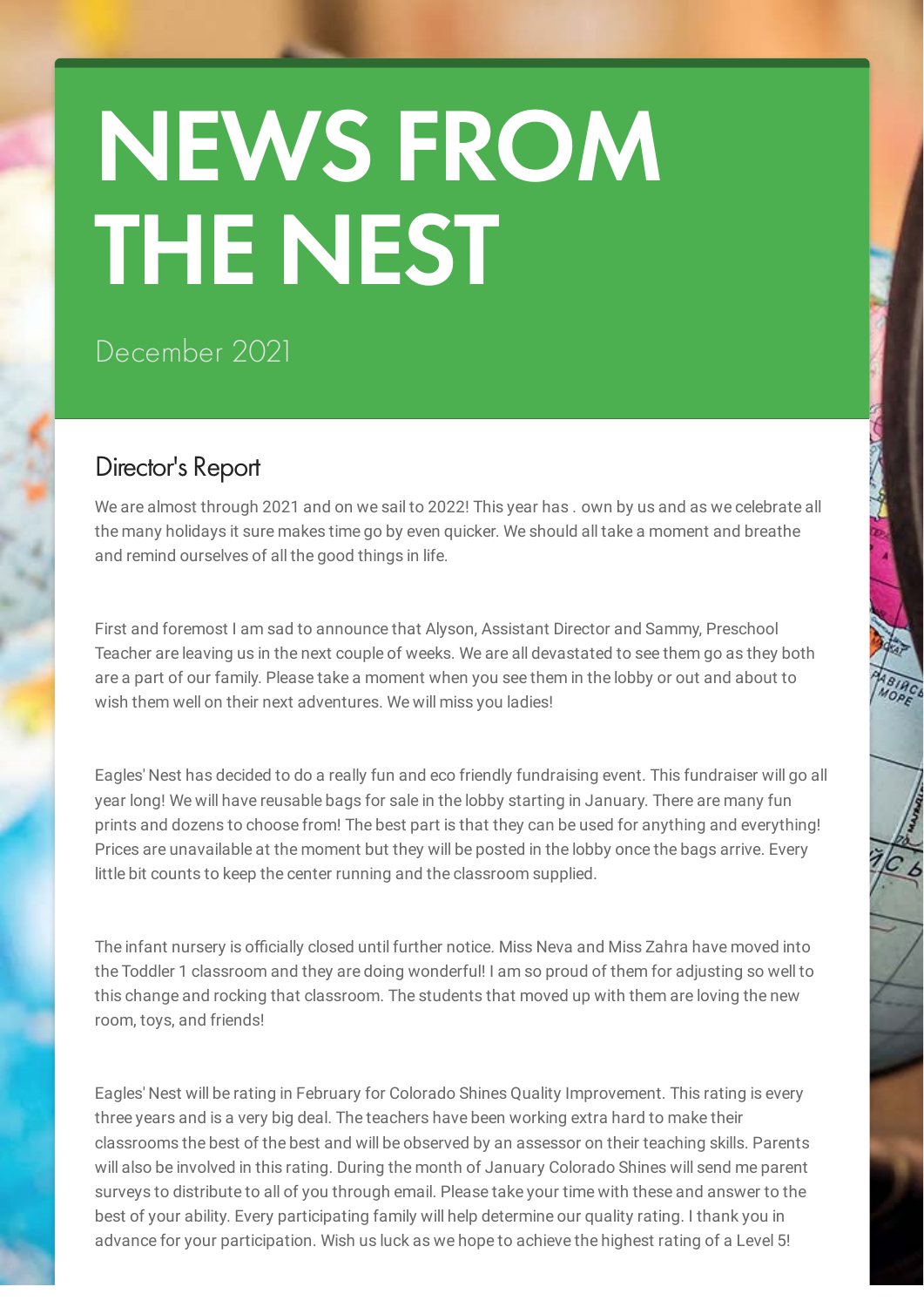**ALL SCHOOL PAJAMA DAY WILL BE HELD ON DECEMBER 16TH-**

Have your child wear their favorite pajamas to show their friends! Students may bring a stuffed animal to school on this day.

**Reminder:**

**No school on 12/23 & 12/30**

**Gilpin County Holiday Market 12/11 10-4 12/12 12-4**



Preschool Room Leopard Gecko Home- Stevie



Preschool Room Hermit Crab Home



Preschool has an awesome solar system and floating astronauts!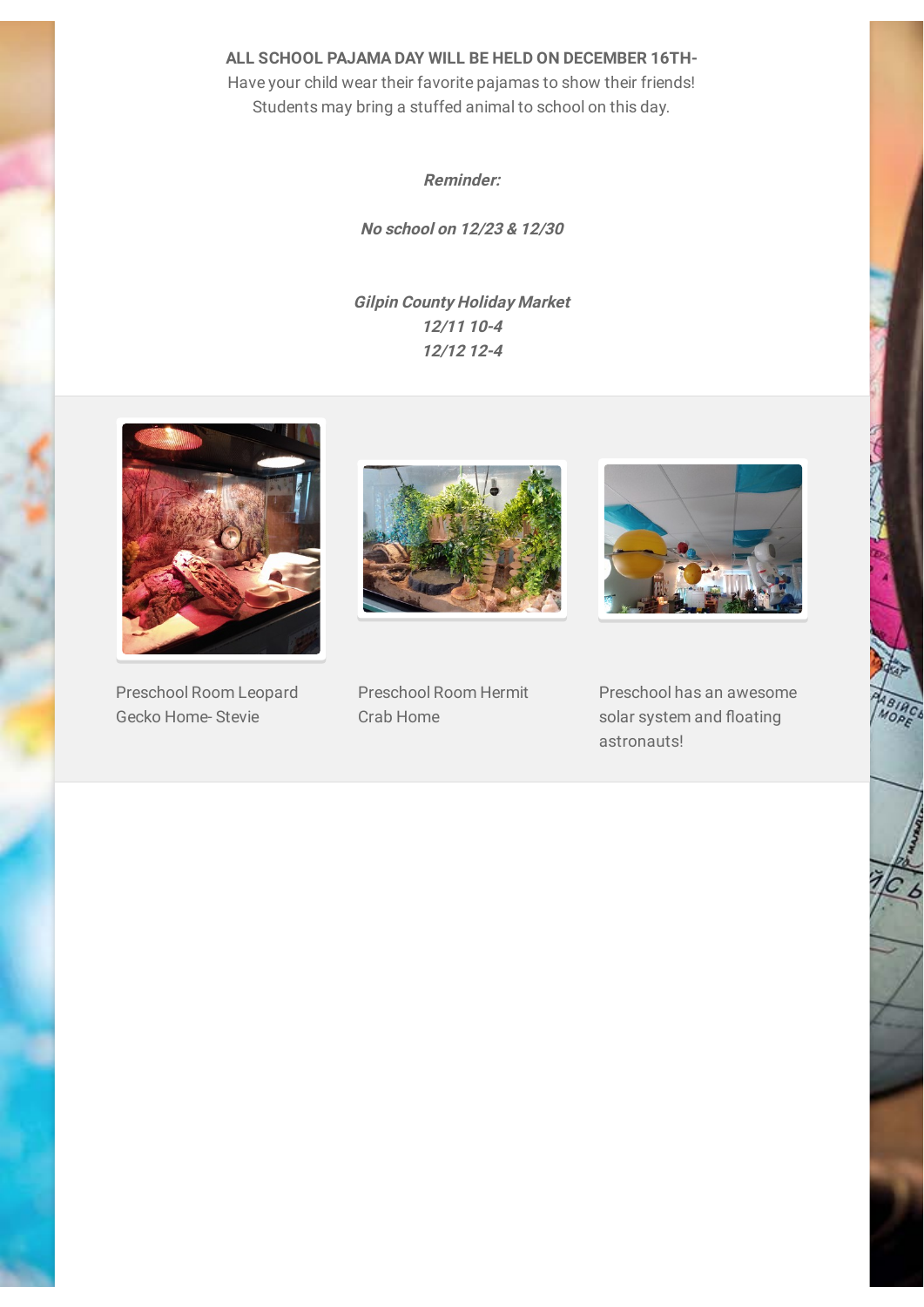

## On to new family adventures...

This week I sent out a letter through email to all families. I am posting it below for those of you who may have missed it <3 Thank you to the families that reached out and have given me such kind words.

#### Dear Eagles' Nest Family,

It is with a heavy heart that I am announcing my resignation as Executive Director of Eagles' Nest in May of 2022. The last five years have been some of the most rewarding years of my life. I have grown as an individual, reached goals, and set new heights for myself. It has been a beautiful experience watching Eagles' Nest transform into the wonderful school that it is today. My favorite part of each day has been working with the children and being an important part of their lives. I will walk away proud to know every student here is well taken care of and will continue to be educated by the most wonderful teachers and staff.

As I transition from Eagles' Nest, I will be looking to hire an individual that meets all the needs of the center. It will be my mission to make sure I leave the center in good hands and with someone who has a big heart. I will not be leaving Eagles' Nest until the beginning of May as I will need ample time to find a replacement. If you know of anyone interested please send them my way to begin the application process. There will be official ads in the local papers and online hiring sites.

My family and I are relocating to the East, to be closer to our families. We are excited to start on a new adventure and pursue our dreams of homesteading and offering unique vacation rentals. I will continue to finish up my Bachelors in English and try my hand at freelance grant writing and editing. Thank you all for your support and kind words you have shared with me over the years. I truly appreciate each and every one of you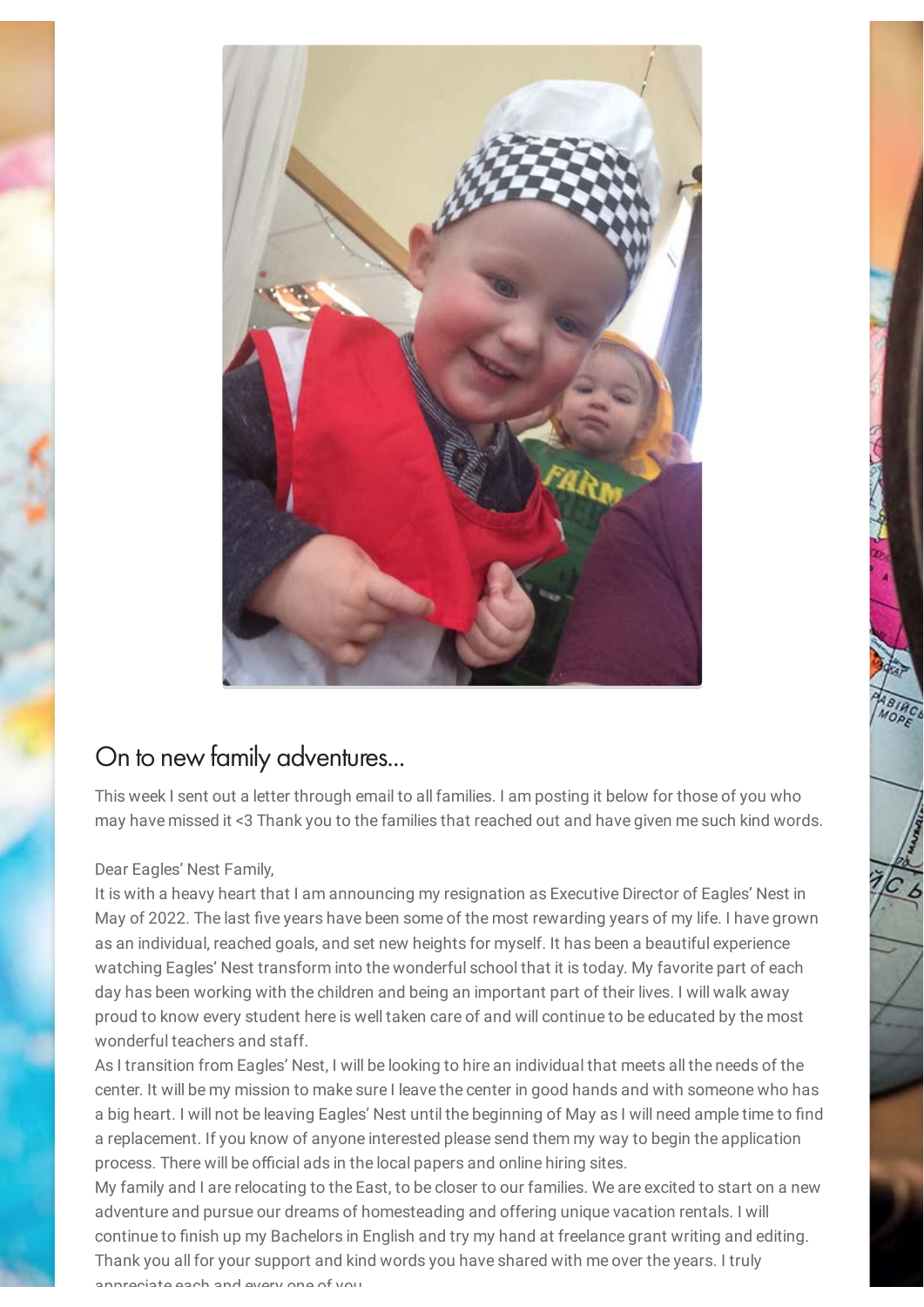Sincerely, Kayla Lowe







Preschool- revamped cozy corner. There is more to add to this relaxing and calming space.

The Toddler room in all its nap time glory! It is a winter wonderland :)

Toddler 2 room has a great cozy corner as well with more additions to come.

C<br>S<br>S<br>S

## Job Openings

Eagles' Nest is currently hiring for: Executive Director Assistant Director Lead Teachers Assistant Teachers

Applications available online and in person!

Eagles' Nest accepts volunteers under the age of 16 to help prepare them for future jobs and for school volunteer credit. This is a great and rewarding opportunity.



Toddler 1 room is full of physical play and many learning activities. Jasper is resting quietly during nap time.





Our new toddler beta fish! Toddler 1 room looking great and feeling extra cozy.

### Board of Directors